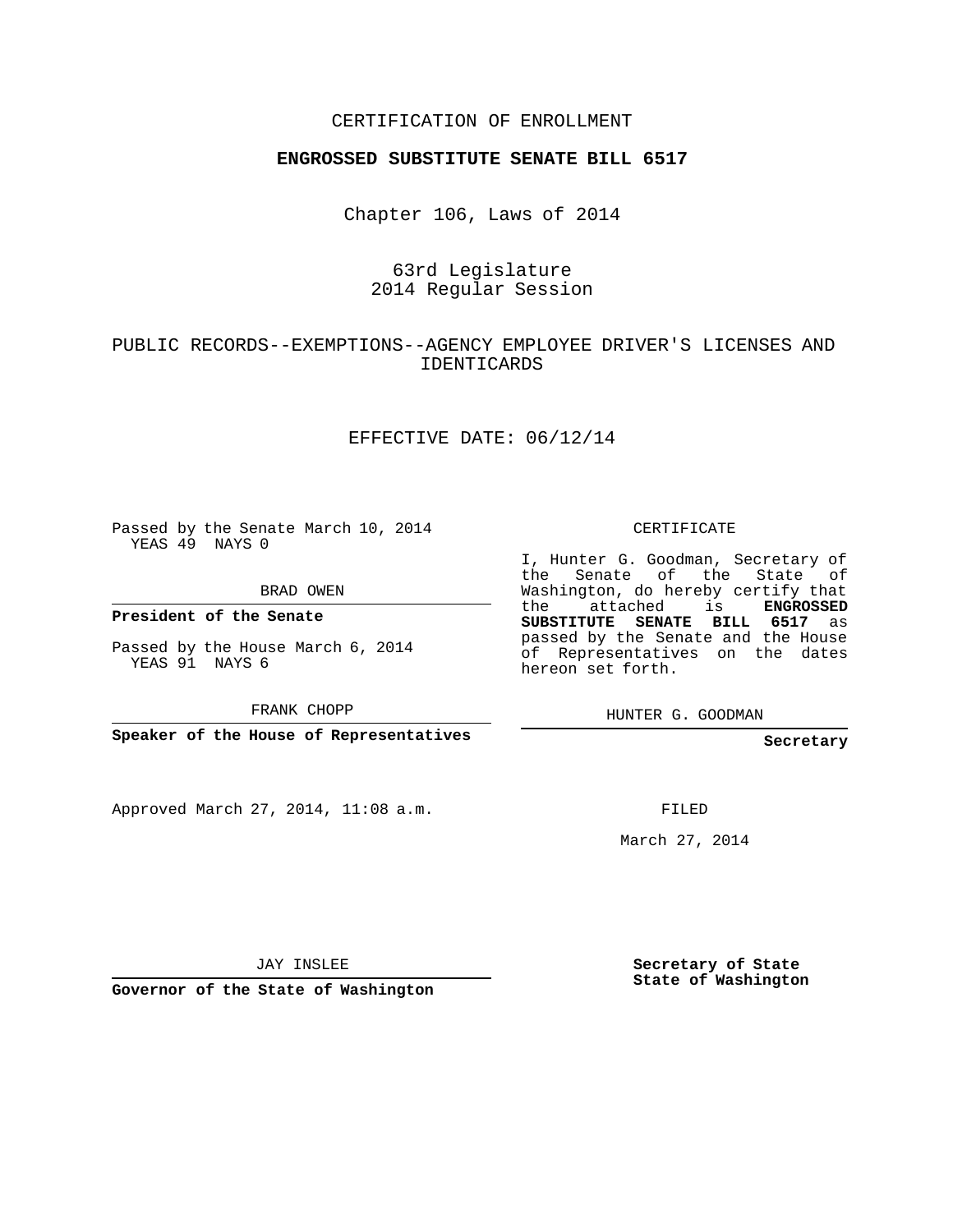## **ENGROSSED SUBSTITUTE SENATE BILL 6517** \_\_\_\_\_\_\_\_\_\_\_\_\_\_\_\_\_\_\_\_\_\_\_\_\_\_\_\_\_\_\_\_\_\_\_\_\_\_\_\_\_\_\_\_\_

\_\_\_\_\_\_\_\_\_\_\_\_\_\_\_\_\_\_\_\_\_\_\_\_\_\_\_\_\_\_\_\_\_\_\_\_\_\_\_\_\_\_\_\_\_

AS AMENDED BY THE HOUSE

Passed Legislature - 2014 Regular Session

# **State of Washington 63rd Legislature 2014 Regular Session**

**By** Senate Governmental Operations (originally sponsored by Senators Roach, Chase, Fraser, and Rivers)

READ FIRST TIME 02/07/14.

 1 AN ACT Relating to exempting agency employee driver's license 2 numbers and identicard numbers from public inspection and copying; and 3 reenacting and amending RCW 42.56.250.

4 BE IT ENACTED BY THE LEGISLATURE OF THE STATE OF WASHINGTON:

 5 **Sec. 1.** RCW 42.56.250 and 2010 c 257 s 1 and 2010 c 128 s 9 are 6 each reenacted and amended to read as follows:

 7 The following employment and licensing information is exempt from 8 public inspection and copying under this chapter:

 9 (1) Test questions, scoring keys, and other examination data used 10 to administer a license, employment, or academic examination;

11 (2) All applications for public employment, including the names of 12 applicants, resumes, and other related materials submitted with respect 13 to an applicant;

14 (3) The following information held by any public agency in 15 personnel records, public employment related records, volunteer 16 rosters, or included in any mailing list of employees or volunteers of 17 any public agency: Residential addresses, residential telephone 18 numbers, personal wireless telephone numbers, personal electronic mail 19 addresses, social security numbers, driver's license numbers,